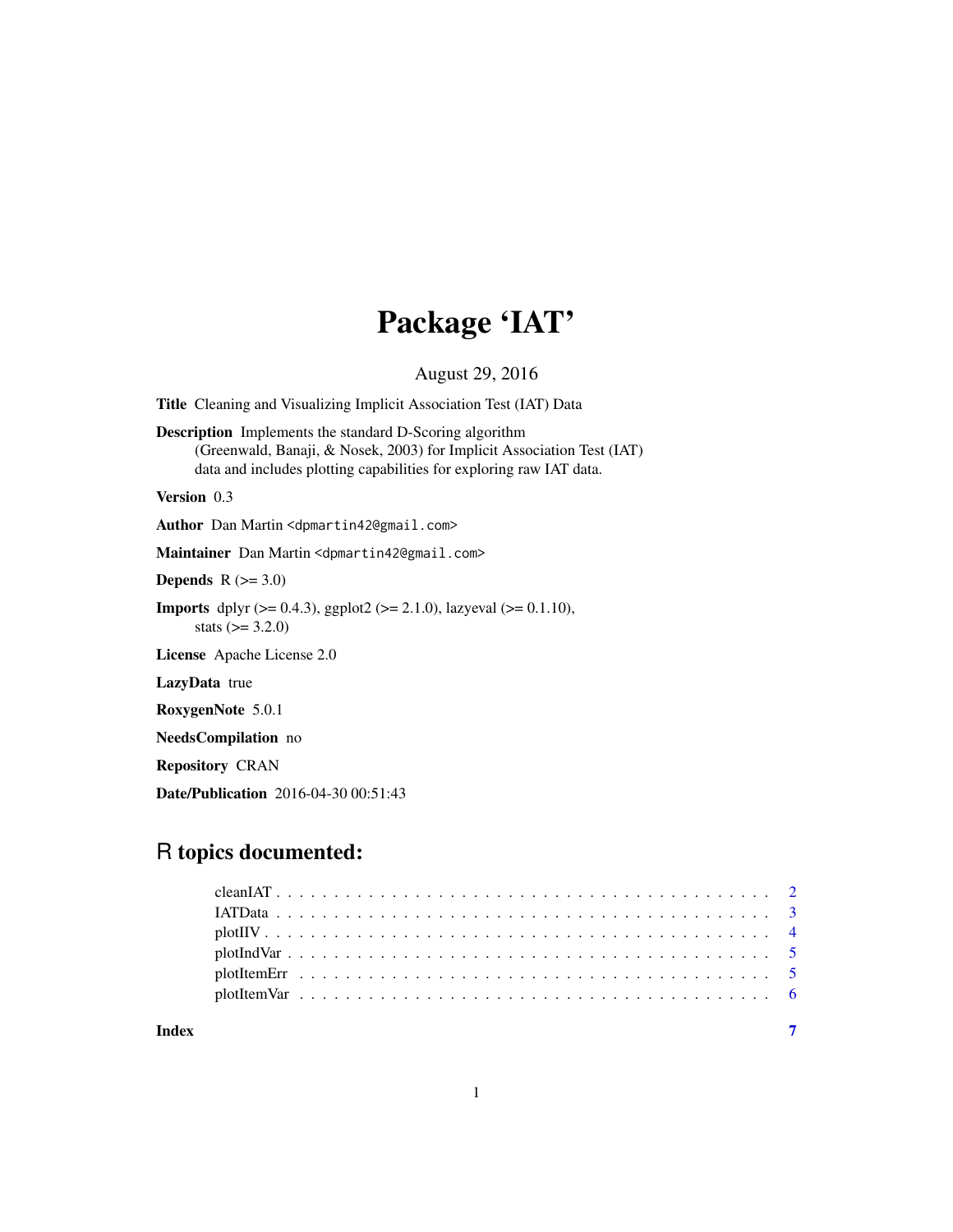<span id="page-1-0"></span>

#### Description

Transform a dataframe with trial latencies (stored as one line per trial) for a standard format IAT (7 blocks) into a one line summary per subject of the IAT effect using the standard scoring algorithm recommended in Greenwald, Nosek, & Banaji (2003). The goal is to prepare IAT data for subsequent analysis. However, this does not relieve the researcher from making conceptual decisions about how best to analyze IAT data. There are decisions to make about how the function is applied, and the function does not remove participants. All subject exclusions must be made deliberately by the researcher. Note that the output of this function is identical to that of the standard SAS macro (link in reference) for all meaningful columns.

## Usage

```
cleanIAT(my_data, block_name, trial_blocks, session_id, trial_latency,
  trial_error, v_error, v_extreme, v_std)
```
## Arguments

| my_data       | The raw dataframe to be used                                                                                                                              |
|---------------|-----------------------------------------------------------------------------------------------------------------------------------------------------------|
| block_name    | A string of the variable name for the blocks                                                                                                              |
| trial_blocks  | A vector of the four essential blocks in the seven-block IAT (i.e., B3, B4, B6,<br>and $B7$ ).                                                            |
| session_id    | A string of the variable name identifying each unique participant.                                                                                        |
| trial_latency | A string of the variable name for the latency of each trial.                                                                                              |
| trial_error   | A string of the variable name identifying whether a trial was an error or not,<br>where 1 indicates an error.                                             |
| v_error       | If 1 (current standard), then means are calculated for the entire set of latencies.<br>If 2, error latencies will be replaced by the block mean $+600$ ms |
| v_extreme     | If 1, then no extreme value treatment. If 2 (current standard), delete trial laten-<br>$cies < 400$ ms                                                    |
| v_std         | If 1 (current standard), block SD is performed including error trials (corrected<br>or not). If 2, block SD is performed on correct responses only        |

#### Value

Outputs a dataframe that must be saved to an object. The variable IAT is the calculated D-Score for each individual. SUBEXCL notes any exclusion criteria, with 0 being inclusion data, 1 for exclusion due to fast response, and 2 for exclusion due to missing blocks. C indicates standard deviation for combined blocks (correct trial only), while A indicates standard deviations for combined blocks (all trials). M (mean), E (percent error), N (number of trials used), and F (percent fast responses), are reported for each block included in the original dataframe.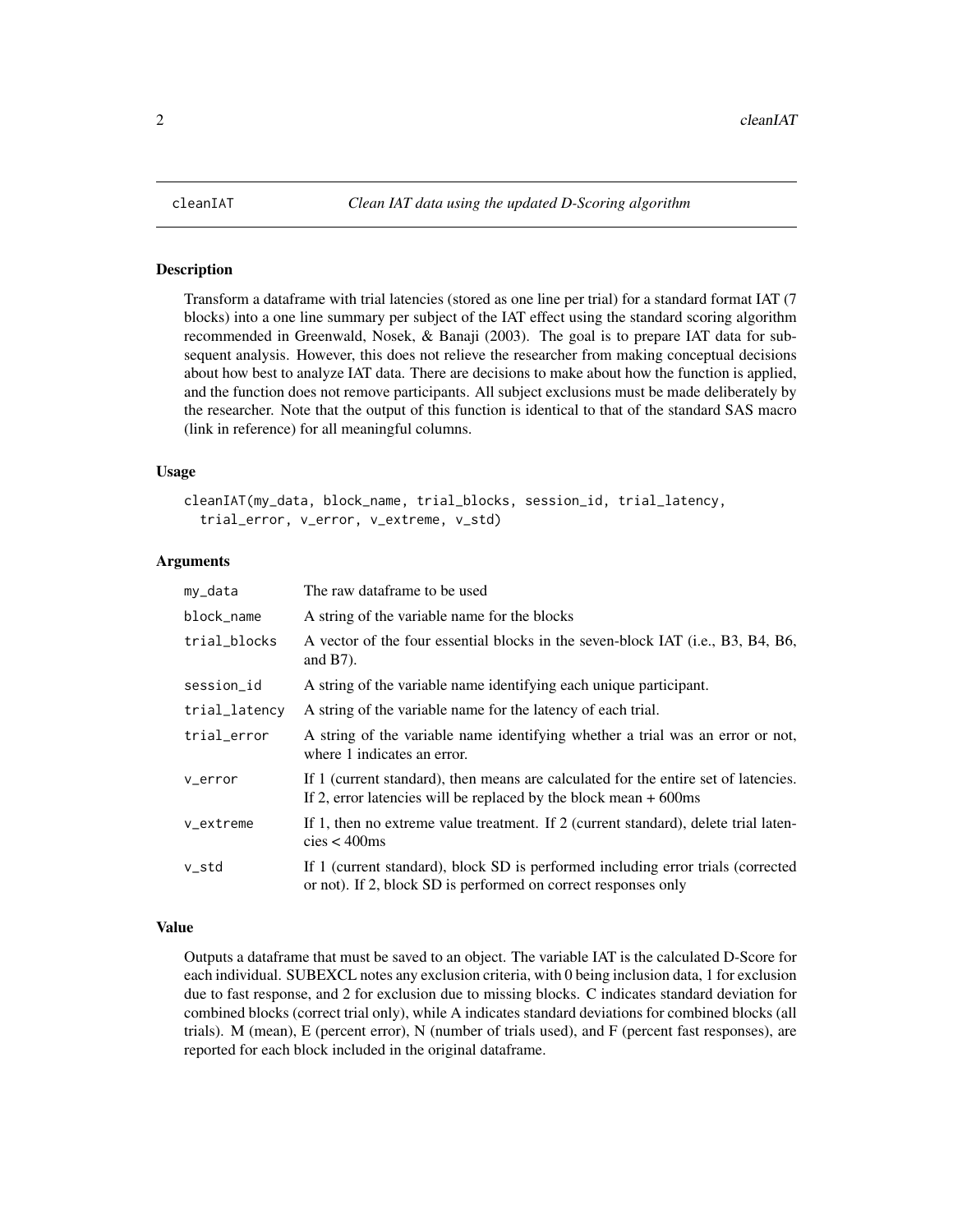#### <span id="page-2-0"></span>IATData 3

## References

[Understanding and Using the Implicit Association Test: I. An Improved Scoring Algorithm](http://faculty.washington.edu/agg/pdf/GB&N.JPSP.2003.pdf) [IAT SAS macro](http://projectimplicit.net/nosek/papers/scoringalgorithm.sas.txt)

### Examples

# Get Ps who recieve Math-Male sorting task in first blocks

```
cong_first <- IATData[IATData$isCongruentFirst == 1, ]
dscore_first <- cleanIAT(my_data = cong_first,
                        block_name = "BLOCK_NAME_S",
                         trial_blocks = c("BLOCK2", "BLOCK3", "BLOCK5", "BLOCK6"),
                         session_id = "SESSION_ID",
                         trial_latency = "TRIAL_LATENCY",
                         trial_error = "TRIAL_ERROR",
                         v_error = 1, v_extreme = 2, v_std = 1)# Get Ps who recieve Math-Female sorting task in first blocks
cong_second <- IATData[IATData$isCongruentFirst == 0, ]
dscore_second <- cleanIAT(my_data = cong_second,
                          block_name = "BLOCK_NAME_S",
                          trial_blocks = c("BLOCK2", "BLOCK3", "BLOCK5", "BLOCK6"),
                          session_id = "SESSION_ID",
                          trial_latency = "TRIAL_LATENCY",
                          trial_error = "TRIAL_ERROR",
                          v_error = 1, v_extreme = 2, v_std = 1
```
d\_score <- rbind(dscore\_first, dscore\_second)

IATData *Sample Gender Stereotype Implicit Association Test data*

## Description

A dataframe containing data from a Gender Stereotype Implicit Association Test. Data was taken from college students in a differential equations classroom taught by a female professor.

#### Format

A dataframe with 11792 observations of 16 variables (88 students in total)

- BLOCK\_NAME\_S: string of blocknames
- BLOCK\_PAIRING\_DEFINITION\_S: string of block pairings
- TRIAL\_NAME\_S: word/picture used in sorting trial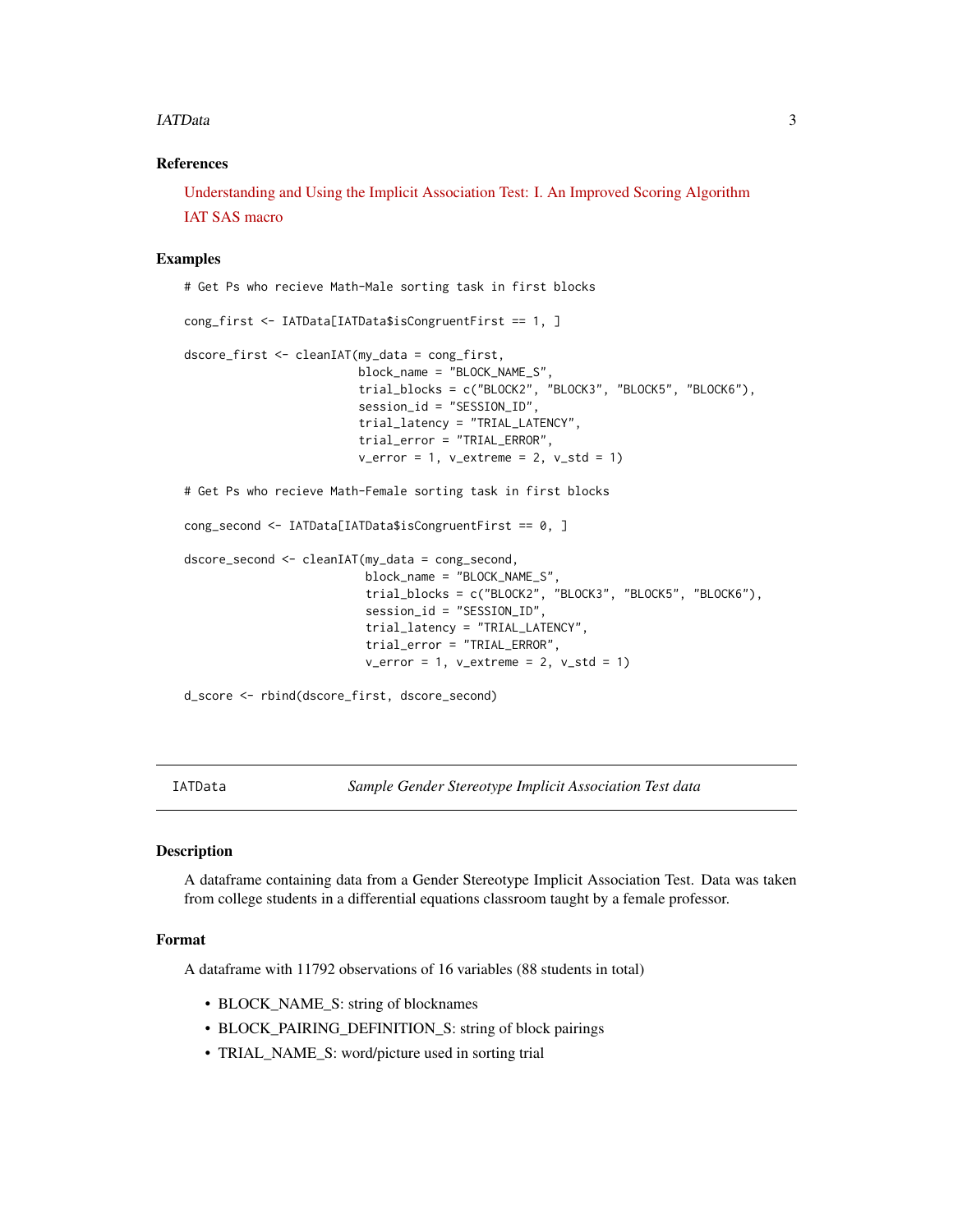- <span id="page-3-0"></span>• SESSION\_ID: ID of participant
- TRIAL\_NUMBER: number of trial within block
- TRIAL\_ERROR: indicates whether trial was an error  $(1 = YES)$
- TRIAL\_LATENCY: reaction time for trial
- isCongruentFirst: indicates if stereotype congruent blocks came first

## Author(s)

Dan Martin dpmartin42@gmail.com

## References

<http://projectimplicit.net/fpi/researchers.html>

## Plot intraindividual variability of reaction time

## Description

Plot intraindividual variability in reaction time, faceted by the four essential blocks.

#### Usage

```
plotIIV(my_data, data_type, block_name, trial_blocks, session_id, trial_number,
  trial_latency)
```
## Arguments

| my_data       | The raw dataframe to be used                                                                                             |
|---------------|--------------------------------------------------------------------------------------------------------------------------|
| data_type     | A string of "raw" for no cleaning, or "clean" for cleaned data (no error trials, RT<br>$< 10,000$ ms, and RT $> 180$ ms) |
| block_name    | A string of the variable name for the blocks                                                                             |
| trial_blocks  | A vector of the four essential blocks in the seven-block IAT (i.e., B3, B4, B6,<br>and $B7$ ).                           |
| session_id    | A string of the variable name identifying each unique participant.                                                       |
| trial_number  | A string of the variable identifying the trial number.                                                                   |
| trial_latency | A string of the variable name for the latency of each trial.                                                             |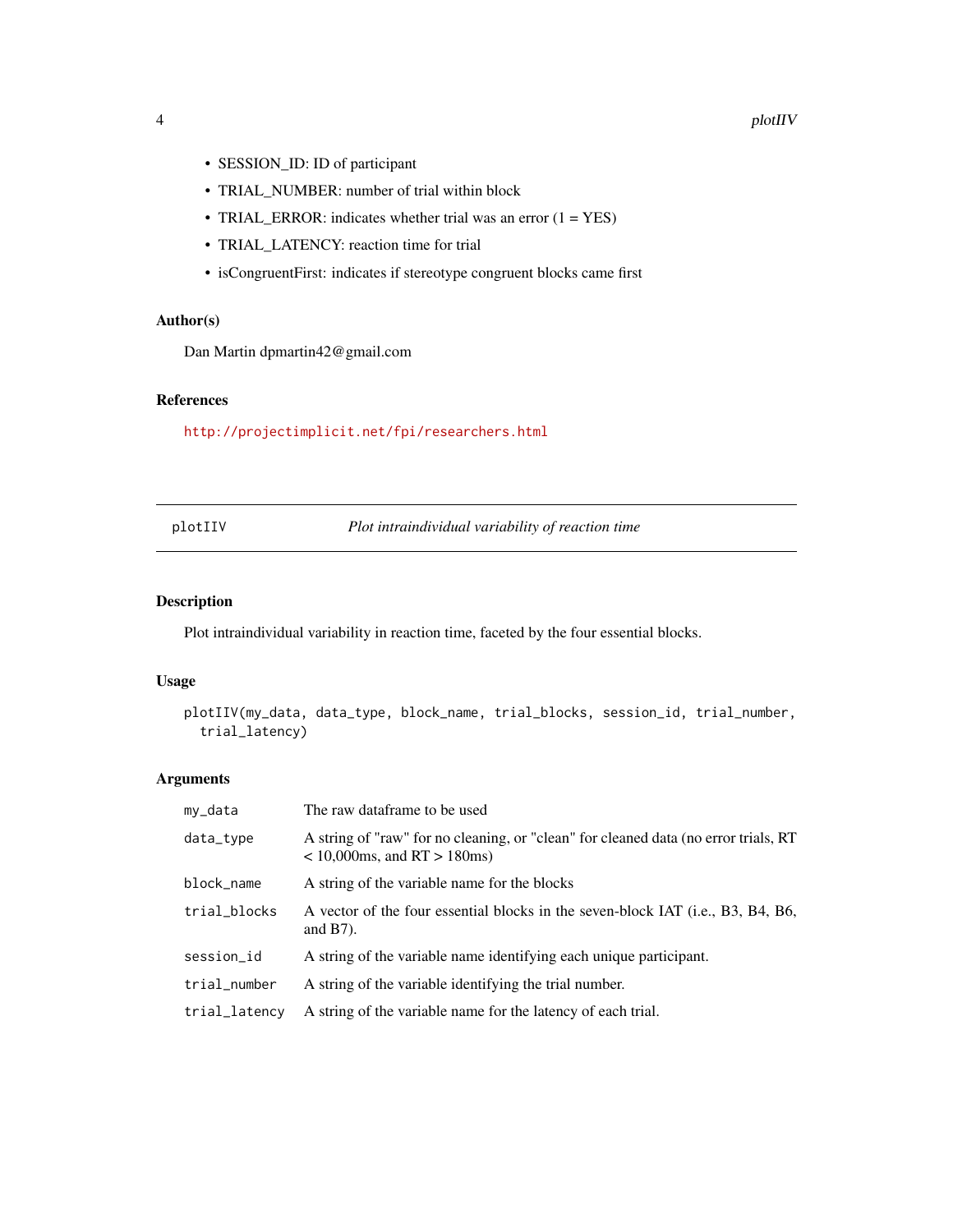<span id="page-4-0"></span>

#### Description

Plot mean participant reaction time with 95% confidence intervals to see how reaction time varies by participant. The data is automatically cleaned (i.e., no error trials, trials with RT > 10000 or < 180 are deleted) to avoid over/underinflation of mean estimates and only includes trials from essential blocks.

## Usage

```
plotIndVar(my_data, block_name, trial_blocks, session_id, trial_latency,
  trial_error)
```
## Arguments

| my_data       | The raw dataframe to be used                                                                    |
|---------------|-------------------------------------------------------------------------------------------------|
| block_name    | A string of the variable name for the blocks                                                    |
| trial_blocks  | A vector of the four essential blocks in the seven-block IAT (i.e., B3, B4, B6,<br>and $B(7)$ . |
| session_id    | A string of the variable name identifying each unique participant.                              |
| trial_latency | A string of the variable name for the latency of each trial.                                    |
| trial_error   | A string of the variable name identifying whether a trial was an error or not $(1 =$<br>error)  |

plotItemErr *Plot proportion of errors per item in the IAT*

## Description

Plot proportion of errors in the IAT to see if any items yield high error rates. The data is automatically cleaned (i.e., trials with  $RT > 10000$  or  $< 180$  are deleted) to avoid over/underinflation of mean error estimates

#### Usage

```
plotItemErr(my_data, item_name, trial_latency, trial_error)
```
## Arguments

| my_data       | The raw dataframe to be used                                                         |
|---------------|--------------------------------------------------------------------------------------|
| item_name     | A string of the variable identifying the items                                       |
| trial_latency | A string of the variable name for the latency of each trial.                         |
| trial_error   | A string of the variable name identifying whether a trial was an error or not $(1 =$ |
|               | error)                                                                               |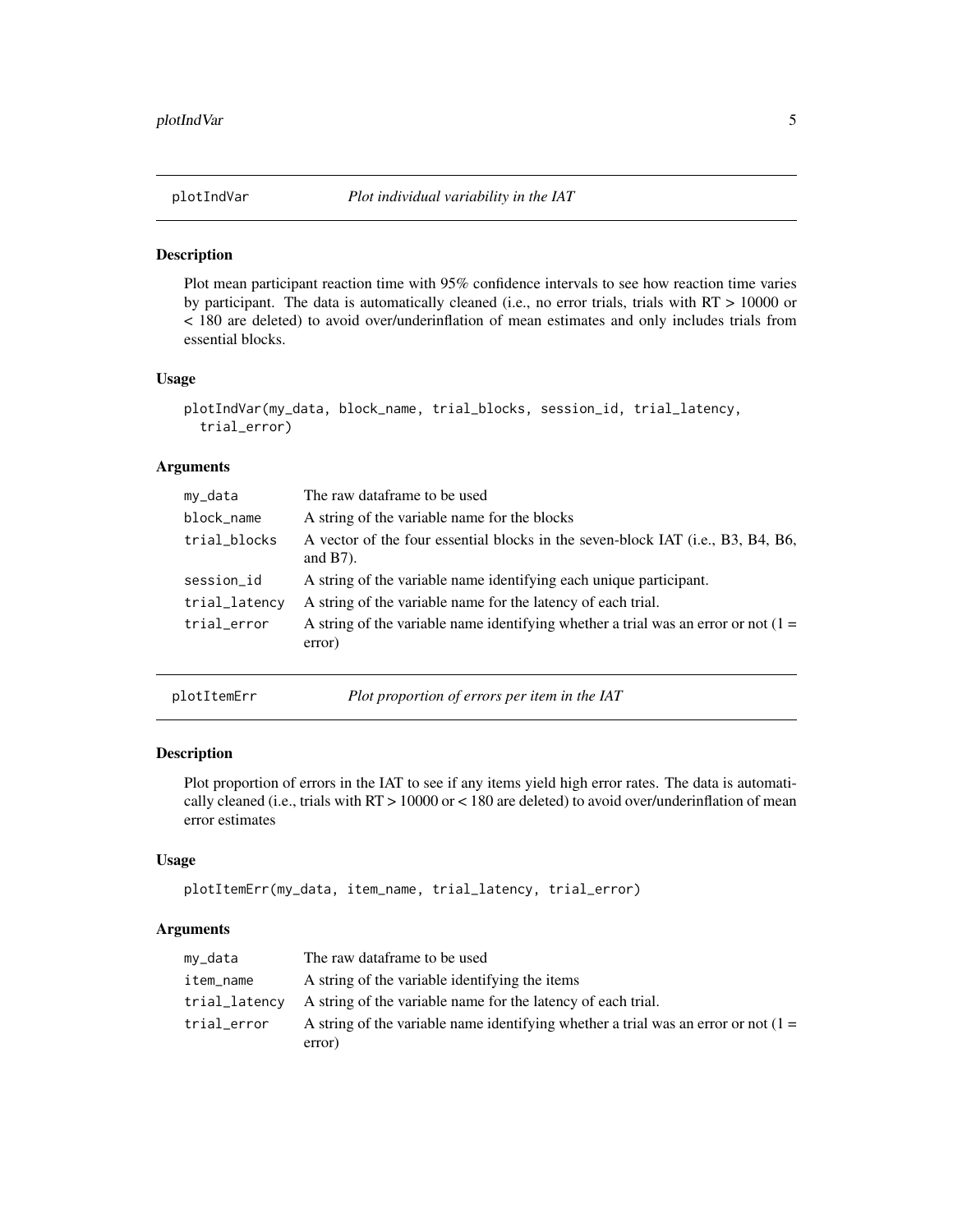<span id="page-5-0"></span>

## Description

Plot mean item reaction time with 95% confidence intervals to see how reaction time varies by item. The data is automatically cleaned (i.e., no error trials, and trials with RT > 10000 or < 180 are deleted) to avoid over/underinflation of mean estimates and only includes trials from essential blocks.

## Usage

```
plotItemVar(my_data, block_name, trial_blocks, item_name, trial_latency,
  trial_error)
```
## Arguments

| my_data       | The raw dataframe to be used                                                                   |
|---------------|------------------------------------------------------------------------------------------------|
| block_name    | A string of the variable name for the blocks                                                   |
| trial_blocks  | A vector of the four essential blocks in the seven-block IAT (i.e., B3, B4, B6,<br>and $B7$ ). |
| item_name     | A string of the variable identifying the items                                                 |
| trial_latency | A string of the variable name for the latency of each trial.                                   |
| trial_error   | A string of the variable name identifying whether a trial was an error or not $(1 =$<br>error) |